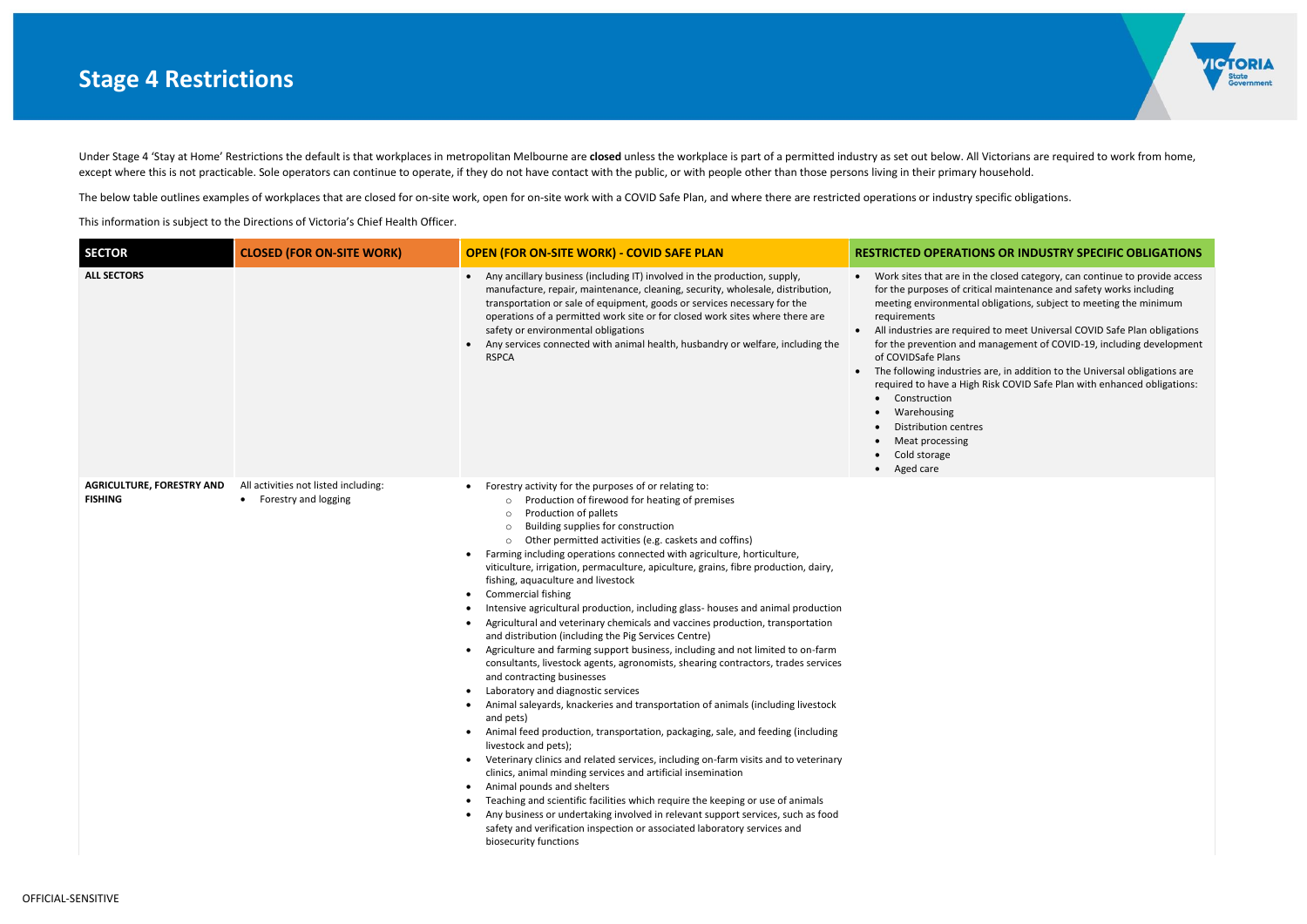## **S OR INDUSTRY SPECIFIC OBLIGATIONS**

seafood processing and distribution centres are dustry and subject to industry tailored High Risk

- npared to peak capacity
- 
- nopping
- centres will implement a 33 per cent reduction implemented upon commencement of the

may maintain skeleton staffing to ensure facilities fely and in line with environmental requirements here they provide an ancillary service critical to activity or industry.

- uction
- ber product manufacturing
- duct manufacturing
- product manufacturing
- ring



| <b>SECTOR</b>                                              | <b>CLOSED (FOR ON-SITE WORK)</b>                                                                                                                                                                                                                                                                                                                                                                                    | <b>OPEN (FOR ON-SITE WORK) - COVID SAFE PLAN</b>                                                                                                                                                                                                                                                                                                                                                                                                                                                                                                                                                                                                                                                                                                                                                                                                                                                                                                                                                                                                                                                                                                                                                                                                                                                                                                                                                                                                                                                                                                                                                                                                                                                                                                                                  | <b>RESTRICTED OPERATIONS O</b>                                                                                                                                                                                                                                                                                                                                                                                                                                                                                                                                         |
|------------------------------------------------------------|---------------------------------------------------------------------------------------------------------------------------------------------------------------------------------------------------------------------------------------------------------------------------------------------------------------------------------------------------------------------------------------------------------------------|-----------------------------------------------------------------------------------------------------------------------------------------------------------------------------------------------------------------------------------------------------------------------------------------------------------------------------------------------------------------------------------------------------------------------------------------------------------------------------------------------------------------------------------------------------------------------------------------------------------------------------------------------------------------------------------------------------------------------------------------------------------------------------------------------------------------------------------------------------------------------------------------------------------------------------------------------------------------------------------------------------------------------------------------------------------------------------------------------------------------------------------------------------------------------------------------------------------------------------------------------------------------------------------------------------------------------------------------------------------------------------------------------------------------------------------------------------------------------------------------------------------------------------------------------------------------------------------------------------------------------------------------------------------------------------------------------------------------------------------------------------------------------------------|------------------------------------------------------------------------------------------------------------------------------------------------------------------------------------------------------------------------------------------------------------------------------------------------------------------------------------------------------------------------------------------------------------------------------------------------------------------------------------------------------------------------------------------------------------------------|
| <b>MINING</b>                                              | Mining exploration                                                                                                                                                                                                                                                                                                                                                                                                  | Coal mining<br>Oil and gas extraction<br>Metal ore mining<br>Non-metallic mineral mining and quarrying<br>Petroleum production                                                                                                                                                                                                                                                                                                                                                                                                                                                                                                                                                                                                                                                                                                                                                                                                                                                                                                                                                                                                                                                                                                                                                                                                                                                                                                                                                                                                                                                                                                                                                                                                                                                    | FIFO (fly in fly out) workers<br>$\bullet$                                                                                                                                                                                                                                                                                                                                                                                                                                                                                                                             |
| <b>MANUFACTURING</b>                                       | Non-metallic mineral product<br>manufacturing<br>Fabricated metal product manufacturing<br>Furniture and other manufacturing<br>Other wood product manufacturing<br><b>Textile manufacturing</b><br>Leather tanning, fur dressing and leather<br>product manufacturing<br>Textile product manufacturing<br>Knitted product manufacturing<br>Clothing and footwear manufacturing<br>Domestic appliance manufacturing | Food and beverage production manufacturing<br>Meat and meat product manufacturing<br>$\circ$<br>Seafood processing<br>$\circ$<br>Dairy product manufacturing<br>$\circ$<br>Fruit and vegetable processing<br>$\circ$<br>Oil and fat manufacturing<br>$\circ$<br>Grain mill and cereal product manufacturing<br>$\circ$<br>Bakery product manufacturing<br>∩<br>Sugar and Confectionery manufacturing<br>$\Omega$<br>Other food and beverage product manufacturing<br>$\circ$<br>Medical equipment and PPE including cloth masks<br>Petroleum and coal product manufacturing<br>Basic chemical and chemical product manufacturing<br>Coffin and casket manufacturing<br>Aluminium smelting<br>Cement and lime manufacturing<br>Pharmaceutical products<br>Sanitary products<br>Telecommunications infrastructure<br>Goods and material necessary for or related to supporting defence or security<br>industries<br>Manufacturing to support residential building industry<br>Pulp, paper and converted paper product manufacturing<br>Printing and support services<br>Fertiliser and pesticide manufacturing<br>Cleaning compound and toiletry preparation manufacturing<br>Glass and glass product manufacturing, including lens<br>Computer and electronic equipment manufacturing<br>Heating and ventilation manufacturing<br>Manufacturing to support critical infrastructure public works<br>Manufacture of polyethylene and resins<br>Heavy truck manufacturing<br>Specialised machinery and equipment<br>Microelectronics and semi-conductor products<br>Heating and cooling equipment<br>Household paper products.<br>$\circ$<br>Transport equipment manufacturing (critical to public transport service; spare<br>parts manufacturing critical to continuity of service) | Meat, meat product and sea<br>considered a high-risk indust<br>COVID Safe plan<br>33 per cent reduction compa<br>Statewide - Regions included<br>Single site only - no site hop<br>Supermarket distribution cer<br>of peak workforce will be im<br>directions<br>The following manufacturing may<br>and equipment is managed safely<br>and EPA advice or continue wher<br>the operation of a permitted activ<br>Polymer and rubber product<br>Polymer product and rubber<br>Other basic chemical product<br>Primary metal and metal pro<br>Basic polymer manufacturing |
| <b>ELECTRICTY, GAS, WATER AND</b><br><b>WASTE SERVICES</b> | Transfer stations closed to the public<br>$\bullet$                                                                                                                                                                                                                                                                                                                                                                 | <b>Electricity services</b><br>$\bullet$<br>Operation of energy systems<br>Gas services<br>Water supply, sewerage and drainage services<br>Waste and resource recovery services including collection, treatment and<br>disposal services, and transfer stations to remain open for commercial<br>contractors<br>Liquid fuels and refinery services<br>Services to support ongoing provision of electricity, gas, water, sewage and<br>waste and recycling services and their maintenance.                                                                                                                                                                                                                                                                                                                                                                                                                                                                                                                                                                                                                                                                                                                                                                                                                                                                                                                                                                                                                                                                                                                                                                                                                                                                                         |                                                                                                                                                                                                                                                                                                                                                                                                                                                                                                                                                                        |
| Department of Jobs, Precincts and Regions                  |                                                                                                                                                                                                                                                                                                                                                                                                                     |                                                                                                                                                                                                                                                                                                                                                                                                                                                                                                                                                                                                                                                                                                                                                                                                                                                                                                                                                                                                                                                                                                                                                                                                                                                                                                                                                                                                                                                                                                                                                                                                                                                                                                                                                                                   |                                                                                                                                                                                                                                                                                                                                                                                                                                                                                                                                                                        |

Department of Health and Human Services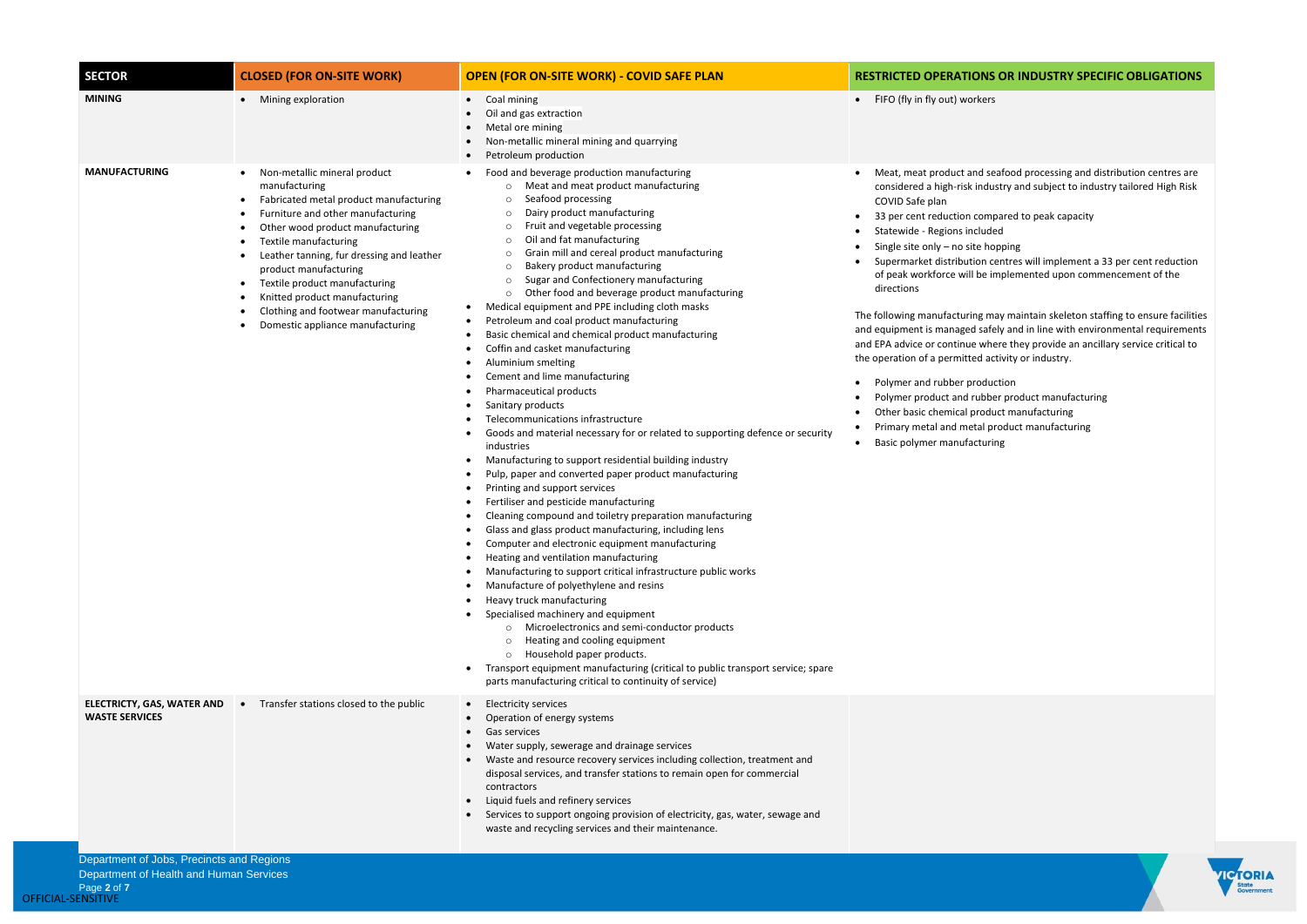Department of Jobs, Precincts and Regions Department of Health and Human Services

#### **IS OR INDUSTRY SPECIFIC OBLIGATIONS**

- istruction project of more than three storeys nent)
- per cent of normal employees on site compared tions.
- Risk COVID Safe Plan. Must demonstrate not Ind workers can only work at one site during
- istruction project of three storeys or less nent)
- o workers (including supervisors)
- Safe Plan
- ate not blending shifts and workers can only work g stage 4
- truction (including time critical new school builds) on targets but will be required to implement High

- or access to permitted retail only
- th strict enforcement of density obligations
- itted to operate contactless 'click and collect' and ict safety protocols in place
- arden supplies retailing. Trades people only blic
- ry is possible, the provider can operate for the lelivery but cannot be open to the public  $e$  by Workplace Directions coming into effect
- t 2020. This includes face coverings, records of ocesses. Warehouses, online-only businesses and need to abide by these obligations



| <b>SECTOR</b>                                    | <b>CLOSED (FOR ON-SITE WORK)</b>                                                                                                                                                                                                                                                         | <b>OPEN (FOR ON-SITE WORK) - COVID SAFE PLAN</b>                                                                                                                                                                                                                                                                                                                                                                                                                                                                                                                           | <b>RESTRICTED OPERATION</b>                                                                                                                                                                                                                                                                                                                                                                                                                  |
|--------------------------------------------------|------------------------------------------------------------------------------------------------------------------------------------------------------------------------------------------------------------------------------------------------------------------------------------------|----------------------------------------------------------------------------------------------------------------------------------------------------------------------------------------------------------------------------------------------------------------------------------------------------------------------------------------------------------------------------------------------------------------------------------------------------------------------------------------------------------------------------------------------------------------------------|----------------------------------------------------------------------------------------------------------------------------------------------------------------------------------------------------------------------------------------------------------------------------------------------------------------------------------------------------------------------------------------------------------------------------------------------|
| <b>CONSTRUCTION</b>                              |                                                                                                                                                                                                                                                                                          | Construction of critical and essential infrastructure and services to support<br>$\bullet$<br>these projects<br>Critical repairs to residential premises, are allowed, where required for<br>$\bullet$<br>emergency or safety.                                                                                                                                                                                                                                                                                                                                             | Large scale construction<br>Any building con<br>$\circ$<br>(excluding basem<br>Maximum of 25<br>$\circ$<br>to normal operat<br>Must have High I<br>blending shifts ar<br>Stage 4<br>Small scale construction<br>Any building con<br>$\circ$<br>(excluding basem<br>Maximum of five<br>Universal COVID<br>Must demonstra<br>$\circ$<br>at one site during<br>State and state civil const<br>are exempt from reductio<br>Risk COVID Safe Plan. |
| <b>WHOLESALE TRADE</b>                           | Wholesale trade, unrelated to food and<br>medical supplies, will cease except where it<br>is critical to supply a permitted service.<br>Motor Vehicle and Motor Vehicle Parts<br>Wholesaling<br>Furniture, floor covering and other goods<br>wholesaling<br>Commission-based wholesaling | • Grocery, liquor and tobacco product wholesaling                                                                                                                                                                                                                                                                                                                                                                                                                                                                                                                          |                                                                                                                                                                                                                                                                                                                                                                                                                                              |
| <b>RETAIL TRADE (GOODS)</b>                      | All closed unless listed                                                                                                                                                                                                                                                                 | Supermarkets and grocery shops, including all food and liquor shops<br>$\bullet$<br>Convenience stores and newsagents<br><b>Fuel retailing</b><br>Pharmacies<br>Post offices<br>Hardware, building and garden supplies retailing for trade<br>$\bullet$<br>Specialist stationery services for business use<br>Disability and health equipment, mobility devices<br>Maternity supplies<br>Motor vehicle parts for emergency repairs only Agricultural retailers (drive<br>through only)<br>Retailers work onsite for the purposes of fulfilling online orders.<br>$\bullet$ | Shopping Centres open fo<br>Markets for food only wit<br>Retail stores will be permi<br>٠<br>delivery services with stric<br>Hardware, building and ga<br>contactless pickup for pul<br>Where contactless deliver<br>$\bullet$<br>purposes of contactless d<br>All businesses must abide<br>11.59pm, Friday, 7 August<br>contacts and cleaning pro<br>distribution business will                                                             |
| <b>RETAIL TRADE (SERVICES)</b>                   | Personal care services including<br>$\bullet$<br>hairdressers<br>Photographic Film Processing<br>Car washes                                                                                                                                                                              | Locksmiths<br>$\bullet$<br>Laundry and dry cleaners                                                                                                                                                                                                                                                                                                                                                                                                                                                                                                                        |                                                                                                                                                                                                                                                                                                                                                                                                                                              |
| <b>ACCOMMODATION AND FOOD</b><br><b>SERVICES</b> | Accommodation, except where specified as •<br>permitted to operate<br>Pubs, Taverns and Bars<br>Clubs (Hospitality)<br>Nightclubs<br>Food courts                                                                                                                                         | Accommodation provided or funded by the Victorian Government in response<br>to COVID-19, including accommodation:<br>for returned overseas travellers;<br>$\circ$<br>for work purposes<br>$\Omega$<br>for people subject to direction and detention notices;<br>$\Omega$<br>for diagnosed persons and close contacts.<br>$\Omega$<br>for workers in critical sectors beyond hotels (e.g. caravan parks)<br>$\circ$<br>where it is unsafe for a person to reside in their primary place of<br>$\circ$                                                                       |                                                                                                                                                                                                                                                                                                                                                                                                                                              |
|                                                  |                                                                                                                                                                                                                                                                                          | residence.                                                                                                                                                                                                                                                                                                                                                                                                                                                                                                                                                                 |                                                                                                                                                                                                                                                                                                                                                                                                                                              |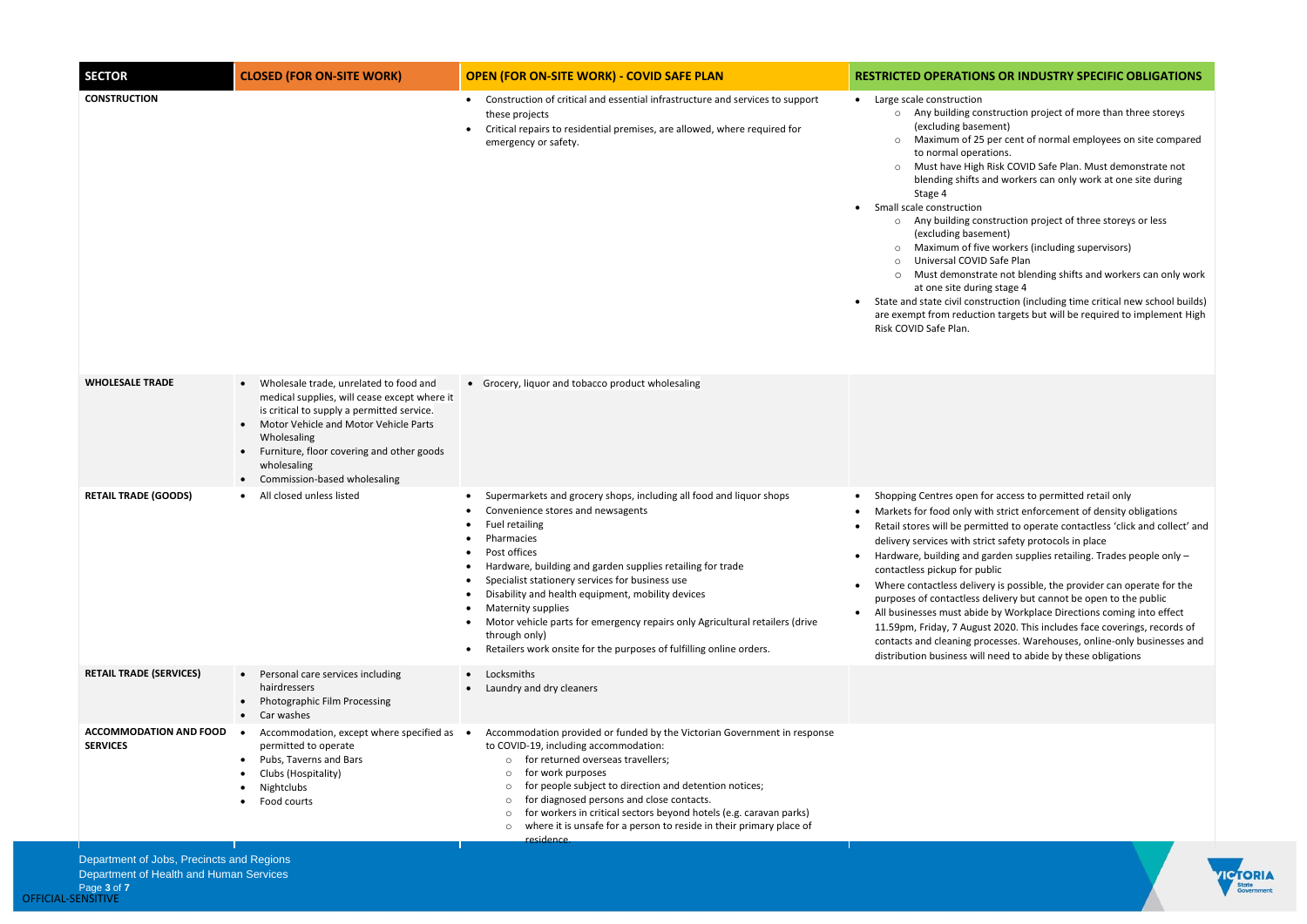Department of Health and Human Services

# **NS OR INDUSTRY SPECIFIC OBLIGATIONS**

Public transport, ride/share and taxis available but only to support access to permitted services and provide transport for permitted workers

ge risk mitigations – High Risk COVID Safe Plan



| <b>SECTOR</b>                                             | <b>CLOSED (FOR ON-SITE WORK)</b>                                                                                                                                                                                                                                                                                                                                                   | <b>OPEN (FOR ON-SITE WORK) - COVID SAFE PLAN</b>                                                                                                                                                                                                                                                                                                                                                                                                                                                                                                                                                                                                                                                                                                                                                                                     | <b>RESTRICTED OPERATION</b>                                                                               |
|-----------------------------------------------------------|------------------------------------------------------------------------------------------------------------------------------------------------------------------------------------------------------------------------------------------------------------------------------------------------------------------------------------------------------------------------------------|--------------------------------------------------------------------------------------------------------------------------------------------------------------------------------------------------------------------------------------------------------------------------------------------------------------------------------------------------------------------------------------------------------------------------------------------------------------------------------------------------------------------------------------------------------------------------------------------------------------------------------------------------------------------------------------------------------------------------------------------------------------------------------------------------------------------------------------|-----------------------------------------------------------------------------------------------------------|
| <b>TRANSPORT, POSTAL AND</b><br><b>WAREHOUSING</b>        | • Scenic and Sightseeing Transport                                                                                                                                                                                                                                                                                                                                                 | Provision of meals on wheels for aged services<br>$\bullet$<br>Only essential support to be provided for in-home support for aged services<br>Boarding schools, residential colleges and university accommodation services<br>Cafes, restaurants (take away and delivery food services only)<br>Other essential services such as roadhouses, to comply with national heavy<br>$\bullet$<br>vehicle regulations<br>Road transport (passenger and freight)<br>$\bullet$<br>Rail transport (passenger and freight) - including rail yards<br>Water transport (passenger and freight) - including ports and Tasmanian<br>$\bullet$<br>shipping lines<br>Air Transport (passenger and freight)<br>$\bullet$<br>Pipeline and other transport<br>Transport support services<br>Vehicle repair, servicing and maintenance<br>Towing services | Public transport, ride/share a<br>permitted services and provi<br>Warehousing and cold storag<br>required |
| <b>INFORMATION MEDIA AND</b><br><b>TELECOMMUNICATIONS</b> | <b>Book Publishing</b><br>Directory and Mailing List Publishing<br>Other Publishing<br>Software Publishing<br>Motion Picture and Sound Recording<br>Activities<br>Library and Other Information Services                                                                                                                                                                           | Telecommunications services<br>Newspaper and magazine publishing<br>Radio broadcasting<br><b>Television broadcasting</b><br>Internet publishing and broadcasting<br>$\bullet$<br>Internet Service Providers, Web Search Portals and Data Processing Services<br>$\bullet$<br>Production, broadcast and distribution of telecommunication and supporting<br>$\bullet$<br>infrastructure required to support critical functions, such as law enforcement,<br>public safety, medical or other critical industries and where it cannot be<br>undertaken virtually.<br>Screen production                                                                                                                                                                                                                                                  |                                                                                                           |
| <b>FINANCIAL AND INSURANCE</b><br><b>SERVICES</b>         | Non-Depository Financing<br>$\bullet$<br><b>Financial Asset Investing</b><br>Insurance and Superannuation Funds<br>Auxiliary Finance and Insurance Services                                                                                                                                                                                                                        | <b>Bank branches</b><br>Critical banking services to support the provision of services, credit and<br>$\bullet$<br>payment facilities, including the functioning of all operational, treasury,<br>distribution, reporting, communications, monitoring, maintenance, corporate,<br>support and other functions (see addendum A).                                                                                                                                                                                                                                                                                                                                                                                                                                                                                                      |                                                                                                           |
| <b>RENTAL HIRING AND REAL</b><br><b>ESTATE SERVICES</b>   | Rental and Hiring Services, except where<br>٠<br>specified as permitted to operate<br>Property Operators and Real Estate<br>Services                                                                                                                                                                                                                                               | Rental and Hiring Services, where supplying permitted service or industry.<br>$\bullet$<br>Farm Animal and Bloodstock Leasing                                                                                                                                                                                                                                                                                                                                                                                                                                                                                                                                                                                                                                                                                                        |                                                                                                           |
| PROFESSIONAL, SCIENTIFIC<br><b>AND TECHNICAL SERVICES</b> | Architectural, Engineering and Technical<br>Services<br>Legal and Accounting Services<br>$\bullet$<br><b>Advertising Services</b><br>Market Research and Statistical Services<br>Management and Related Consulting<br>Services<br>Professional Photographic Services<br>Other Professional, Scientific and Technical<br>Services<br>Computer System Design and Related<br>Services | Individuals undertaking professional, scientific and technical services if:<br>Involved in COVID-19 (e.g. MedTech research including vaccines)<br>$\bullet$<br>Hazard monitoring and resilience<br>Biosecurity and public health<br>Medical or other research where Australia has a competitive advantage, and<br>$\bullet$<br>which cannot be shut down and requires on site attendance<br>Critical scientific facilities - for critical scientific experiments, labs, collections<br>$\bullet$                                                                                                                                                                                                                                                                                                                                     |                                                                                                           |
| <b>ADMINISTRATIVE AND</b><br><b>SUPPORT SERVICES</b>      | <b>Employment Services</b><br>Travel Agency and Tour Arrangement<br>Services<br><b>Office Administrative Services</b><br><b>Document Preparation Services</b>                                                                                                                                                                                                                      | Building and grounds maintenance, cleaning, pest control and packaging<br>$\bullet$<br>services are permitted to operate where providing support to an essential<br>industry or where required to maintain the health and safety of Victorians at<br>home or at work.<br>Call centres providing critical services - e.g. Police Assistance Line<br><b>Employment services that cannot be delivered online</b>                                                                                                                                                                                                                                                                                                                                                                                                                        |                                                                                                           |
| Department of Jobs, Precincts and Regions                 |                                                                                                                                                                                                                                                                                                                                                                                    |                                                                                                                                                                                                                                                                                                                                                                                                                                                                                                                                                                                                                                                                                                                                                                                                                                      |                                                                                                           |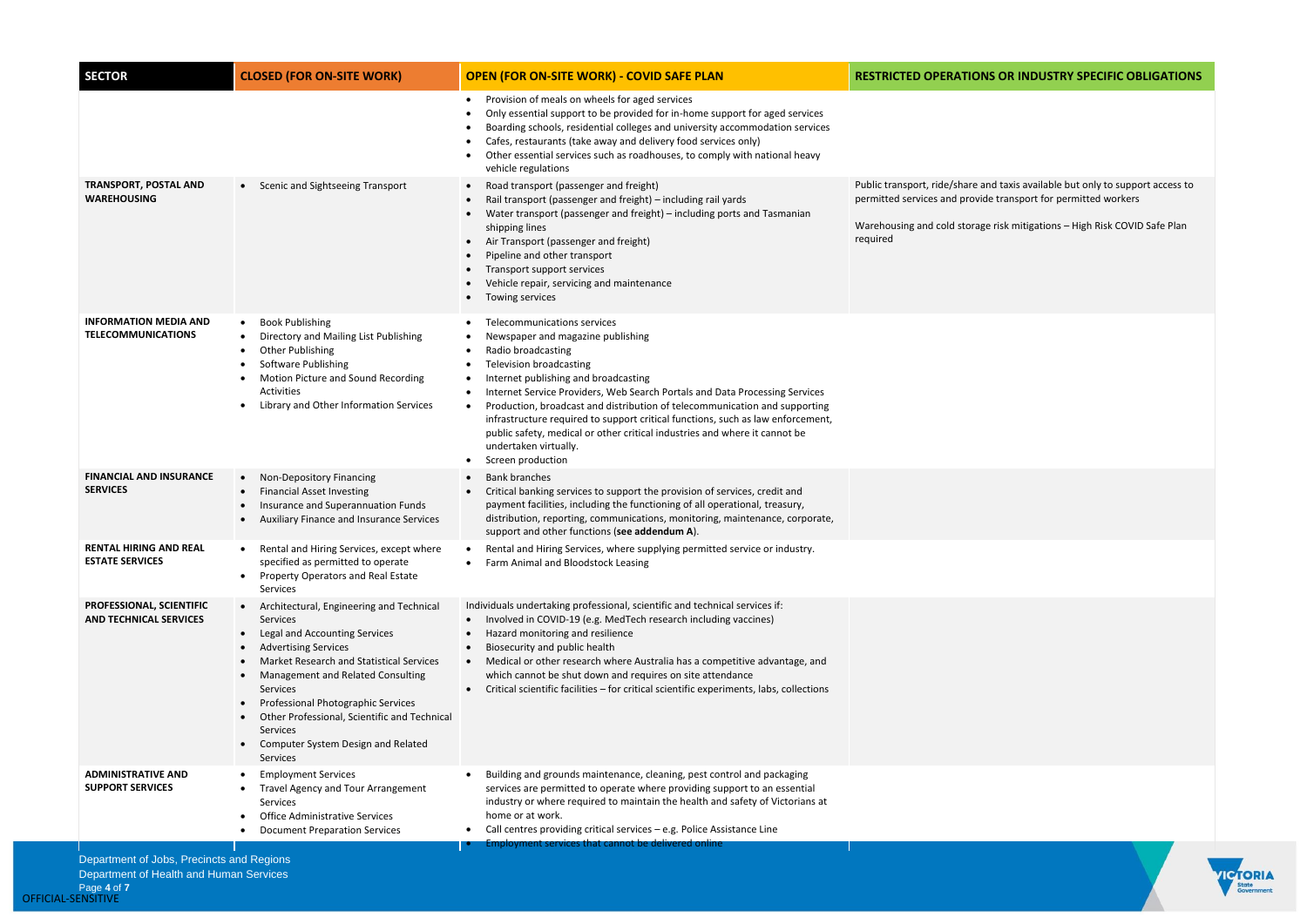Department of Jobs, Precincts and Regions Department of Health and Human Services

## **SECTOR CLOSED (FOR ON-SITE WORK) OPEN (FOR ON-SITE WORK) - COVID SAFE PLAN RESTRICTED OPERATIONS OR INDUSTRY SPECIFIC OBLIGATIONS**



| <b>SECTOR</b>                                     | <b>CLOSED (FOR ON-SITE WORK)</b>                                                                                                                 | <b>OPEN (FOR ON-SITE WORK) - COVID SAFE PLAN</b>                                                                                                                                                                                                                                                                                                                                                                                                                                                                                                                                                                                                                                                                                                                                                                                                                                                                                                                                                                                                                                                                                                                                                                                                                                                                                                                                                                                                                                                                                                                                                                                                                                                                                                                                                                                                                                                                                                                                                                                                                                                                                                                                                                                                                                                                                                                                                                                                                                                                                                                                                                                                                                                                                                                                                                                                                                                                                                                                                                                              | <b>RESTRICTED OPERAT</b> |
|---------------------------------------------------|--------------------------------------------------------------------------------------------------------------------------------------------------|-----------------------------------------------------------------------------------------------------------------------------------------------------------------------------------------------------------------------------------------------------------------------------------------------------------------------------------------------------------------------------------------------------------------------------------------------------------------------------------------------------------------------------------------------------------------------------------------------------------------------------------------------------------------------------------------------------------------------------------------------------------------------------------------------------------------------------------------------------------------------------------------------------------------------------------------------------------------------------------------------------------------------------------------------------------------------------------------------------------------------------------------------------------------------------------------------------------------------------------------------------------------------------------------------------------------------------------------------------------------------------------------------------------------------------------------------------------------------------------------------------------------------------------------------------------------------------------------------------------------------------------------------------------------------------------------------------------------------------------------------------------------------------------------------------------------------------------------------------------------------------------------------------------------------------------------------------------------------------------------------------------------------------------------------------------------------------------------------------------------------------------------------------------------------------------------------------------------------------------------------------------------------------------------------------------------------------------------------------------------------------------------------------------------------------------------------------------------------------------------------------------------------------------------------------------------------------------------------------------------------------------------------------------------------------------------------------------------------------------------------------------------------------------------------------------------------------------------------------------------------------------------------------------------------------------------------------------------------------------------------------------------------------------------------|--------------------------|
|                                                   | Credit Reporting and Debt Collection<br>$\bullet$<br><b>Services</b><br>Call Centre Operation (standard)<br><b>Other Administrative Services</b> |                                                                                                                                                                                                                                                                                                                                                                                                                                                                                                                                                                                                                                                                                                                                                                                                                                                                                                                                                                                                                                                                                                                                                                                                                                                                                                                                                                                                                                                                                                                                                                                                                                                                                                                                                                                                                                                                                                                                                                                                                                                                                                                                                                                                                                                                                                                                                                                                                                                                                                                                                                                                                                                                                                                                                                                                                                                                                                                                                                                                                                               |                          |
| <b>PUBLIC ADMINISTRATION AND</b><br><b>SAFETY</b> |                                                                                                                                                  | Public administration (exemption for essential services that cannot be<br>$\bullet$<br>undertaken remotely)<br>Medicare<br>$\bullet$<br>Justice (see below specific detail)<br>Law enforcement<br>Defence and national security (including defence contractors for allied<br>governments)<br>Public order, safety and Regulatory services<br>$\bullet$<br>Emergency services, including bushfire prevention and management including<br>relief services<br>Road and maritime services<br>$\bullet$<br><b>Justice Specific:</b><br>Judges, Associate-Judges, Judicial Registrars, Magistrates, Tribunal Members<br>and their offices for urgent or priority court or tribunal matters determined by<br>the relevant head of jurisdiction, including for bail, family violence, remand,<br>child protection, warrants and urgent guardianships, human rights or residential<br>tenancies issues or any other priority matters.<br>To the extent necessary to support the functioning of the court, tribunal and<br>dispute services mentioned above:<br>Director of Public Prosecutions and the Office of Public Prosecutions<br>$\circ$<br>Defence lawyers, Victoria Legal Aid, Aboriginal legal services and other legal<br>$\circ$<br>assistance providers<br>Courts Services Victoria, court support services and court registry services<br>$\circ$<br>including security, cleaning and interpreter services<br>Other lawyers<br>$\circ$<br><b>Bail justices</b><br>$\circ$<br>Office of the Public Advocate guardians for high priority, highly vulnerable<br>$\circ$<br>citizens and relevant staff<br>All systems support, maintenance and operation services required for DJCS and<br>Victoria Police to support, maintain and operate Births, Deaths and Marriages,<br>fixed traffic and mobile traffic cameras and Fines Victoria systems<br>Correctional and youth justice facilities, community justice services, and ancillary<br>justice services:<br>Prisons, correctional facilities and other places of custody<br>Facilities and services for parolees, people on post-sentence supervision and<br>detention orders, and people on community corrections orders<br>Adult Parole Board and its supporting secretariat<br>$\bullet$<br><b>Post Sentence Authority</b><br>Operation of youth justice facilities, and the provision of services, supports and<br>supervision to children and young people in such facilities<br>Youth Parole Board and its supporting secretariat<br>$\bullet$<br>Facilities and services provided for children and young people who are in Youth<br>Justice on a supervised community order, on supervised or intensive bail, on a<br>youth parole order, or participating in the Children's Court Youth Diversion<br>Service<br>Facilities or services specifically funded or provided by government for children<br>and young people who are at risk of entering Youth Justice<br>Any health or medical services (including required for any of the previous<br>functions under this heading) |                          |
| Department of Jobs, Precincts and Regions         |                                                                                                                                                  |                                                                                                                                                                                                                                                                                                                                                                                                                                                                                                                                                                                                                                                                                                                                                                                                                                                                                                                                                                                                                                                                                                                                                                                                                                                                                                                                                                                                                                                                                                                                                                                                                                                                                                                                                                                                                                                                                                                                                                                                                                                                                                                                                                                                                                                                                                                                                                                                                                                                                                                                                                                                                                                                                                                                                                                                                                                                                                                                                                                                                                               |                          |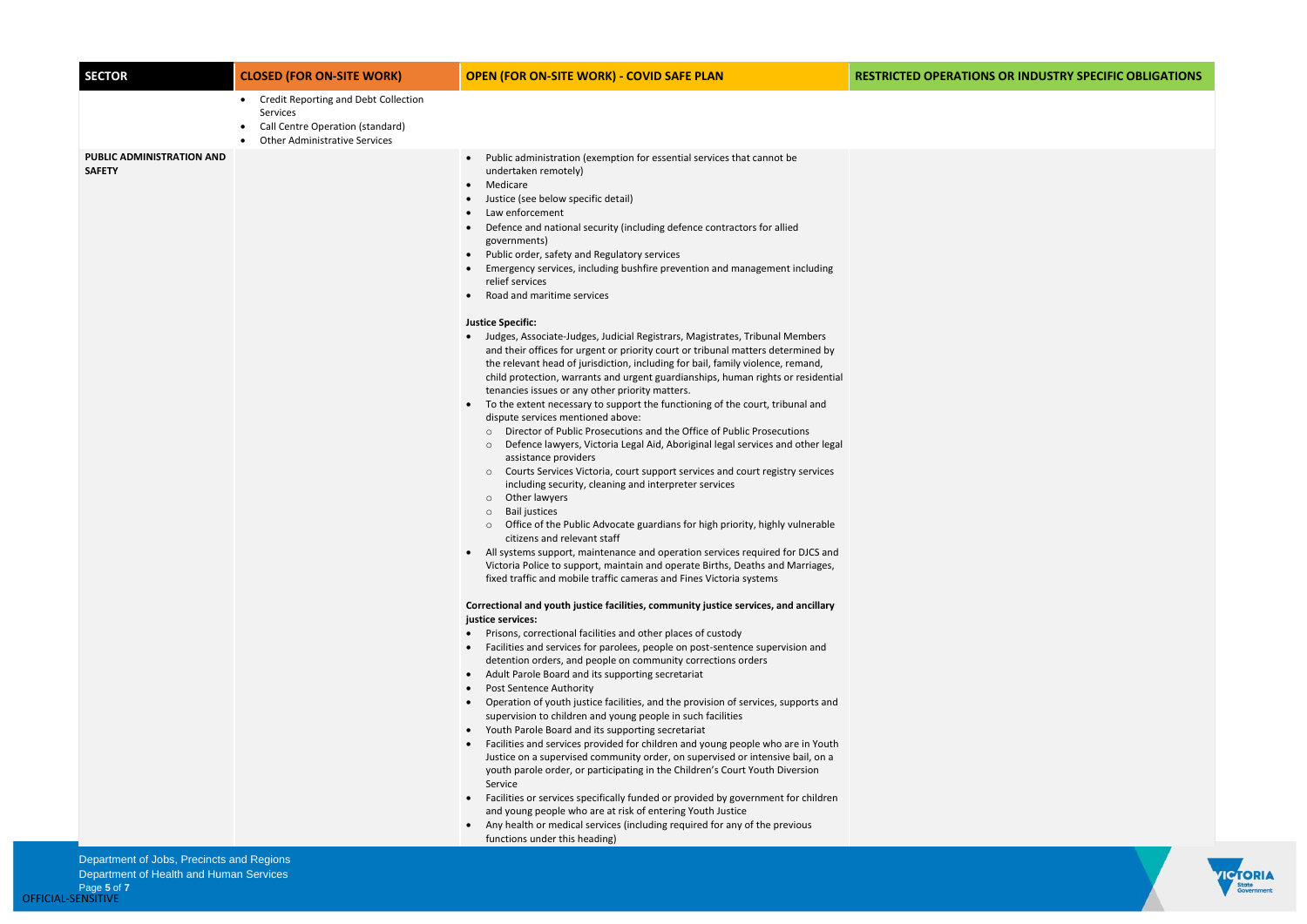Department of Health and Human Services

### **S OR INDUSTRY SPECIFIC OBLIGATIONS**

- ilable for P-10 students in the following iteria: ork in one of the defined essential continuing ing: home care<sup>:</sup> by Child Protection and/or Family Services to be ed by the school as vulnerable (including via mily violence agency, homelessness or youth mental health or other health service). ho also fit one of the above two categories, or encing severe stress. ted for completion of mandatory assessments by ted for essential cleaning, maintenance and ons nce on-site in these settings will be permitted
- e medical and other research that requires on-
- culture and horticulture
- ential maintenance (including facilities,
- d provide security
- ent support, where this cannot be done



| <b>SECTOR</b>                                      | <b>CLOSED (FOR ON-SITE WORK)</b>                                                                                                                                                                                         | <b>OPEN (FOR ON-SITE WORK) - COVID SAFE PLAN</b>                                                                                                                                                                                                                                                                                                                                                                                                                                                                                                                                                                                                                                                                                                                                                                                                                                                                                                                                                                                                                                                                     | <b>RESTRICTED OPERATIONS</b>                                                                                                                                                                                                                                                                                                                                                                                                                                                                                                                                                                                                                                                             |
|----------------------------------------------------|--------------------------------------------------------------------------------------------------------------------------------------------------------------------------------------------------------------------------|----------------------------------------------------------------------------------------------------------------------------------------------------------------------------------------------------------------------------------------------------------------------------------------------------------------------------------------------------------------------------------------------------------------------------------------------------------------------------------------------------------------------------------------------------------------------------------------------------------------------------------------------------------------------------------------------------------------------------------------------------------------------------------------------------------------------------------------------------------------------------------------------------------------------------------------------------------------------------------------------------------------------------------------------------------------------------------------------------------------------|------------------------------------------------------------------------------------------------------------------------------------------------------------------------------------------------------------------------------------------------------------------------------------------------------------------------------------------------------------------------------------------------------------------------------------------------------------------------------------------------------------------------------------------------------------------------------------------------------------------------------------------------------------------------------------------|
|                                                    |                                                                                                                                                                                                                          | <b>Council specific:</b><br>Emergency asset work that would impact substantially on the community or<br>create a risk to the community if it is not undertaken<br>Essential environmental health functions to be undertaken that protect the<br>$\bullet$<br>health and wellbeing of the community<br>Essential / high risk local laws enforced<br>$\bullet$<br>Community support services required to ensure the health, safety and<br>wellbeing of vulnerable people                                                                                                                                                                                                                                                                                                                                                                                                                                                                                                                                                                                                                                               |                                                                                                                                                                                                                                                                                                                                                                                                                                                                                                                                                                                                                                                                                          |
| <b>EDUCATION AND TRAINING</b>                      | Preschool Education (Early Childhood<br>$\bullet$<br><b>Education and Care Services)</b><br>Primary, secondary and special school<br>٠<br>education<br><b>Tertiary Education</b><br>Adult, Community and Other Education | Schools:<br>Restricted to permitted workers and vulnerable children (e.g. those in out of<br>٠<br>home care or known to child protection, medically/socially vulnerable children)<br>Specialist schools: restricted to permitted workers and vulnerable children<br>Remote learning for all students<br>Early Childhood Education and Care (including Sessional Kindergarten, Long Day<br>Care, Outside School Hours Care, Family Day Care)<br>Restricted to permitted workers and vulnerable children (e.g. those in out of<br>home care or known to child protection, medically/socially vulnerable children,<br>Koori children)<br>Remote learning for all children<br>Tertiary:<br>Qualifications or credentials servicing the following occupations and activities are<br>permitted to be delivered on-site, only where remote delivery is not possible:<br>Assessments for safe working practice and infection control<br>Apprentices in approved construction<br>Clinical health and biomedical science<br>Commercial cleaning<br>Aged and disability care<br>Mandatory assessments for VCE and VCAL students | On-site supervision will be avai<br>categories, based on revised cr<br>children whose parents wo<br>industries<br>vulnerable children includi<br>children in out-of<br>children deemed<br>at risk of harm<br>children identified<br>referral from a fai<br>justice service or<br>children with a disability w<br>where the family is experie<br>Onsite attendance permitt<br>students and staff<br>Onsite attendance permitt<br>business operations functi<br>For education settings attenda<br>where the purpose is to:<br>maintain and continue<br>site attendance<br>care for animals, agric<br>conduct cleaning, esse<br>equipment and IT) and<br>provide practical stud<br>remotely |
| <b>HEALTH CARE AND SOCIAL</b><br><b>ASSISTANCE</b> | Elective surgery (non-urgent)<br>$\bullet$                                                                                                                                                                               | All health services provided within and to support a hospital (public and<br>private), registered community health service, publicly funded health services<br>(i.e. AOD and other services), blood bank and an aged care setting including<br>student placements<br>Community based services which are based on a referral from a registered<br>$\bullet$<br>medical practitioner (General practitioner and/or medical specialist). This<br>includes all clinical and allied health services<br>Services requested under a regulatory framework (e.g. child protection orders<br>for psychology or social worker support)<br>Services requested under the education framework (e.g. social workers who<br>$\bullet$<br>may be supporting vulnerable kids in school)<br>Immunisation and essential Maternal and Child Health services to operate<br>Community based services which are required to ensure the health, safety and<br>$\bullet$<br>wellbeing of vulnerable people                                                                                                                                      |                                                                                                                                                                                                                                                                                                                                                                                                                                                                                                                                                                                                                                                                                          |
| <b>ARTS AND RECREATION</b><br><b>SERVICES</b>      | <b>Museum Operation</b><br>Parks and Gardens Operations<br><b>Creative and Performing Arts Activities</b>                                                                                                                | Zoos and nature reserves are permitted to operate for the purposes of treating<br>or caring for animals; or performing an animal rescue function; or maintaining<br>the facility/reserve.                                                                                                                                                                                                                                                                                                                                                                                                                                                                                                                                                                                                                                                                                                                                                                                                                                                                                                                            |                                                                                                                                                                                                                                                                                                                                                                                                                                                                                                                                                                                                                                                                                          |